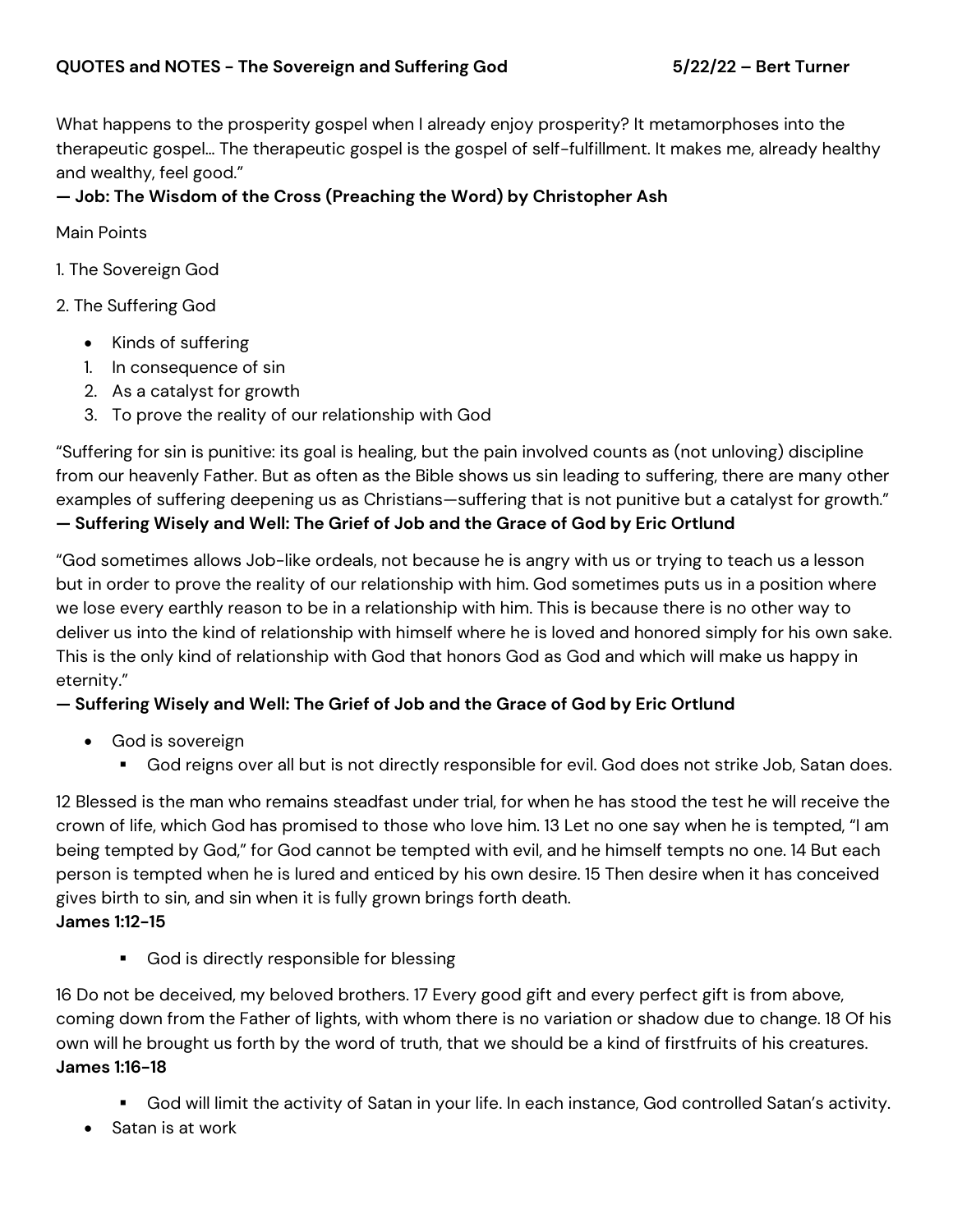- **EXT** Satan is a restless, opportunistic, evil enemy of your soul. He is the personal agent of evil in the world. When you suffer Satan is betting against you.
- Our warfare is primarily, through the use of Scripture to discern Satan's activity, to reject his accusations against God and to remember God's goodness through Christ.
- Job's character
	- In all this Job did not sin or charge God with wrong.
	- Job glorified God in his prosperity and worshipped him in his suffering.
- Our character
	- **.** Like Job, we are called to give God glory in times of prosperity, to worship him in times of trouble and be an example to those on earth and those in the heavens.

7 Of this gospel I was made a minister according to the gift of God's grace, which was given me by the working of his power. 8 To me, though I am the very least of all the saints, this grace was given, to preach to the Gentiles the unsearchable riches of Christ, 9 and to bring to light for everyone what is the plan of the mystery hidden for ages in God, who created all things, 10 so that through the church the manifold wisdom of God might now be made known to the rulers and authorities in the heavenly places. 11 This was according to the eternal purpose that he has realized in Christ Jesus our Lord, 12 in whom we have boldness and access with confidence through our faith in him. 13 So I ask you not to lose heart over what I am suffering for you, which is your glory.

## **Ephesians 3:7-13**

One translation of Genesis 6:5 & 6 says it this way, "The Lord saw how great man's wickedness on the earth had become. . . . The Lord was grieved that he had made man on the earth, and his heart was filled with pain" (NIV-1984).

### **Genesis 6:5-6**

"The word grieved, is akin to the 'sorrow' and 'pain' [inflicted on human beings for their sin] in Genesis 3: 16, 17: already God suffers on man's account."

# **Theologian Derek Kidner**

"We all know how heart involvement leads to suffering. The more you love someone, the more that person's grief and pain becomes yours. And so even in the first chapters of Genesis, we see God is suffering because of our suffering, because of the misery of the world. Here we have no abstract deity, no "divine principle," no "rational structure behind the universe." This is not merely the "spark of divine life in every living thing." This is a transcendent but personal God who loves us so much that his heart is filled with pain over us. That would be remarkable enough. But then there is Jesus himself."

# **— Walking with God through Pain and Suffering by Timothy Keller**

"God knows what it is like to suffer, not just because he sees it in far greater clarity than we, but because he has personally suffered in the most severe way possible . . . the agony of loss by death, the separation from a beloved . . . [and] the disruption of his own family (the Trinity) by the immensity of his own wrath against sin."

**– Why Does It Have to Hurt?: The Meaning of Christian Suffering by Dan McCartney**